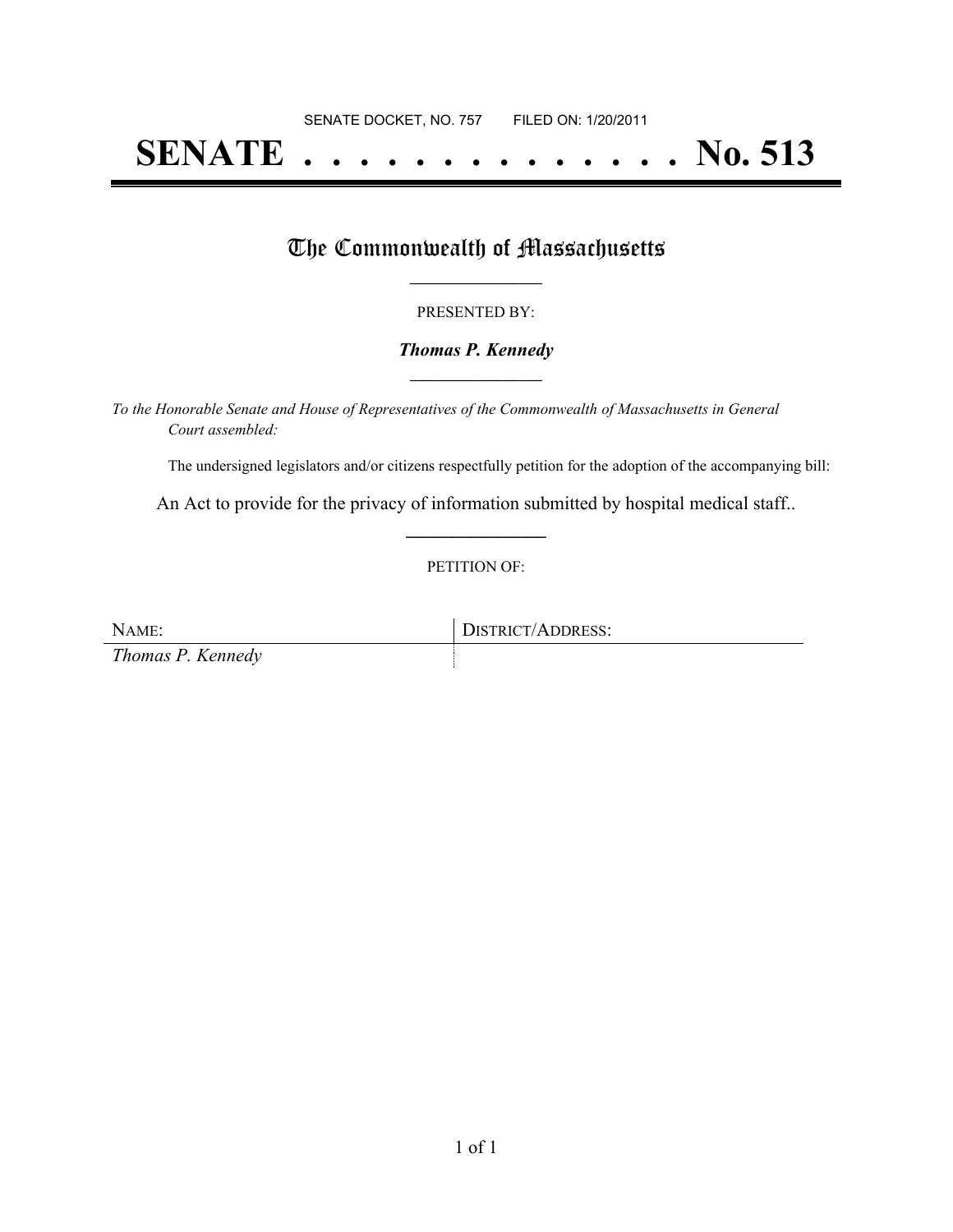## SENATE DOCKET, NO. 757 FILED ON: 1/20/2011

## **SENATE . . . . . . . . . . . . . . No. 513**

By Mr. Kennedy, a petition (accompanied by bill, Senate, No. 513) of Thomas P. Kennedy for legislation to provide for the privacy of information of submitted by medical staff. Health Care Financing.

## [SIMILAR MATTER FILED IN PREVIOUS SESSION SEE SENATE, NO. *545* OF 2009-2010.]

## The Commonwealth of Massachusetts

**\_\_\_\_\_\_\_\_\_\_\_\_\_\_\_ In the Year Two Thousand Eleven \_\_\_\_\_\_\_\_\_\_\_\_\_\_\_**

An Act to provide for the privacy of information submitted by hospital medical staff..

Be it enacted by the Senate and House of Representatives in General Court assembled, and by the authority *of the same, as follows:*

| SECTION 1. Chapter 111 of the General Laws is hereby amended by inserting after |  |  |  |  |
|---------------------------------------------------------------------------------|--|--|--|--|
|                                                                                 |  |  |  |  |

- 2 section 57D the following new sections: --
- 3 Section 57E. Definitions.

4 (1) "Hospital" as used in section 57F means any hospital licensed under section 51 of this

5 chapter.

- 6 (2) "Medical staff" as used in section 57F means those physicians and other health care 7 professionals who are privileged to attend patients in a hospital.
- 8 Section 57F.